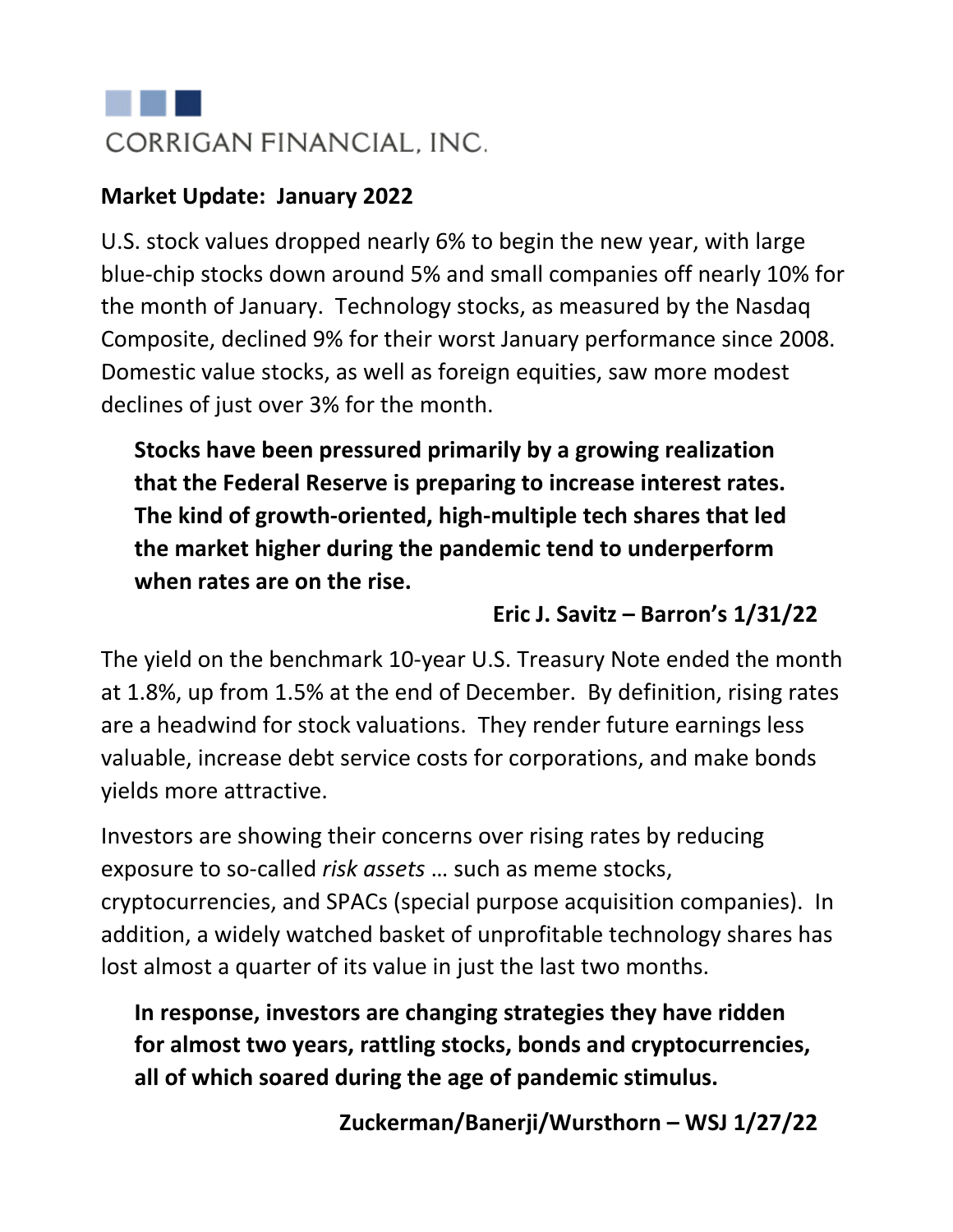U.S. Gross Domestic Product (GDP) expanded by a 6.9% annualized rate during the fourth quarter of 2021. While household spending saw only modest gains, most of the advance was attributed to companies rebuilding their depleted inventories. Excluding the inventory buildup, output grew by a more modest annual rate of 1.9% during the quarter.

#### **Put otherwise, American businesses produced more than they sold in the fourth quarter, and since GDP is a measure of production, that counts as a plus.**

# **Justin Lahart – WSJ 1/27/22**

Before the pandemic, retailers held 1.4 months-worth of sales in their inventories. That ratio stood at only 1.1 at the end of November, so there is still room for inventories to grow. Economists expect U.S. economic growth to continue, although at a more modest pace.

## **The U.S. has learned to adapt to the new world of variants and continues to produce.**

# **Beth Ann Bovino, S&P Global Ratings – WSJ 1/27/22**

For all of 2021, U.S. economic output grew by 5%, which is the strongest annual growth rate in nearly four decades … and quite a rebound from the 2.3% output decline in 2020. Two forces drove growth last year: fiscal stimulus (cash sent by Congress directly to households) and loose monetary policy. However, both of these influences are on the decline, as households spend down stimulus monies, and the Fed gets ready to raise rates.

The Fed's preferred measure of inflation, the Commerce Department's personal consumption-expenditures index, rose 4.9% from a year earlier … the biggest increase since September 1983. Household incomes are also on the rise, with employers spending 4% more on wages and benefits last year.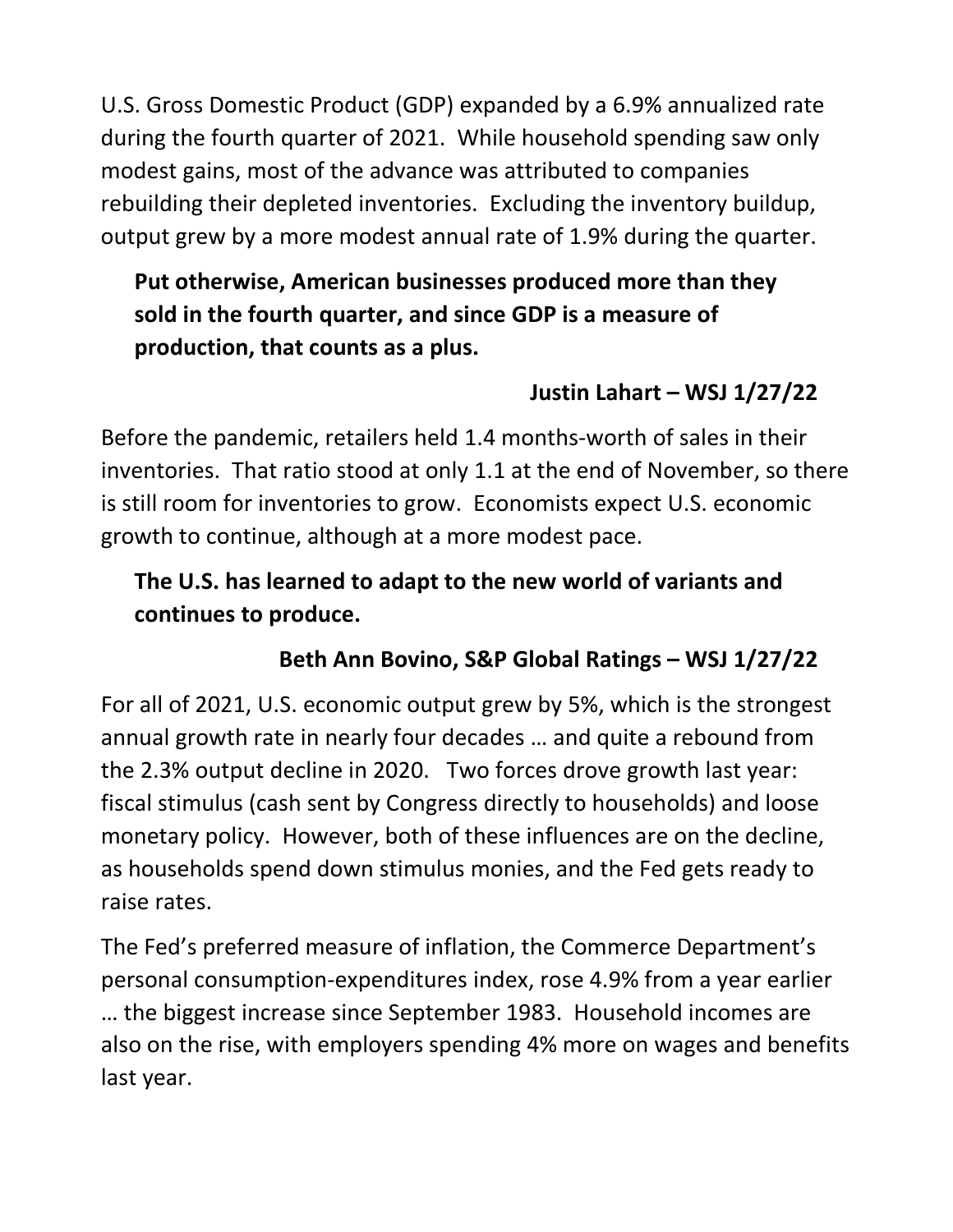The labor market remains tight. Job openings and worker turnover remain at or near historical highs, while employer layoffs have reached all-time lows. Overall, the number of jobs far exceeds the number of available workers … leaving workers with tremendous leverage.

**More and more people left their jobs to find greener pastures as strong demand for workers resulted in a job-switching boom. The result was wages growing at a rate the U.S. labor market hasn't seen in well over a decade.** 

#### **Nick Bunker, Indeed – WSJ 2/1/22**

Historically, the Fed has started to tighten monetary policy on a preemptive basis. But now, *instead of anticipating*, the Fed finds itself *having to react* to already high inflation rates.

**This is normally where the Fed wants the economy to be when it finishes tightening, not when it starts. The Fed is thus so far behind the curve that it needs to get interest rates up almost irrespective of what incoming data say about the economy or inflation.**

**It's been a long time since the markets had to grapple with a Fed behind the curve and unwilling to commit to an interest-rate path. It's a recipe for unpleasant surprises …**

# **Greg Ip – WSJ 1/27/22**

Let's not forget the Fed's massive \$9 trillion bond portfolio, which has doubled since the pandemic and now weighs in at 40% of U.S. GDP. Bond purchases are designed to support asset prices … thus creating a *wealth effect* on the economy. Reducing the Fed's portfolio will have the opposite effect. The Fed has yet to give guidance on when, or at what pace, it expects to reduce its balance sheet.

The U.S. national debt has passed the \$30 trillion milestone as of January 31, according to the Treasury Department. The total debt includes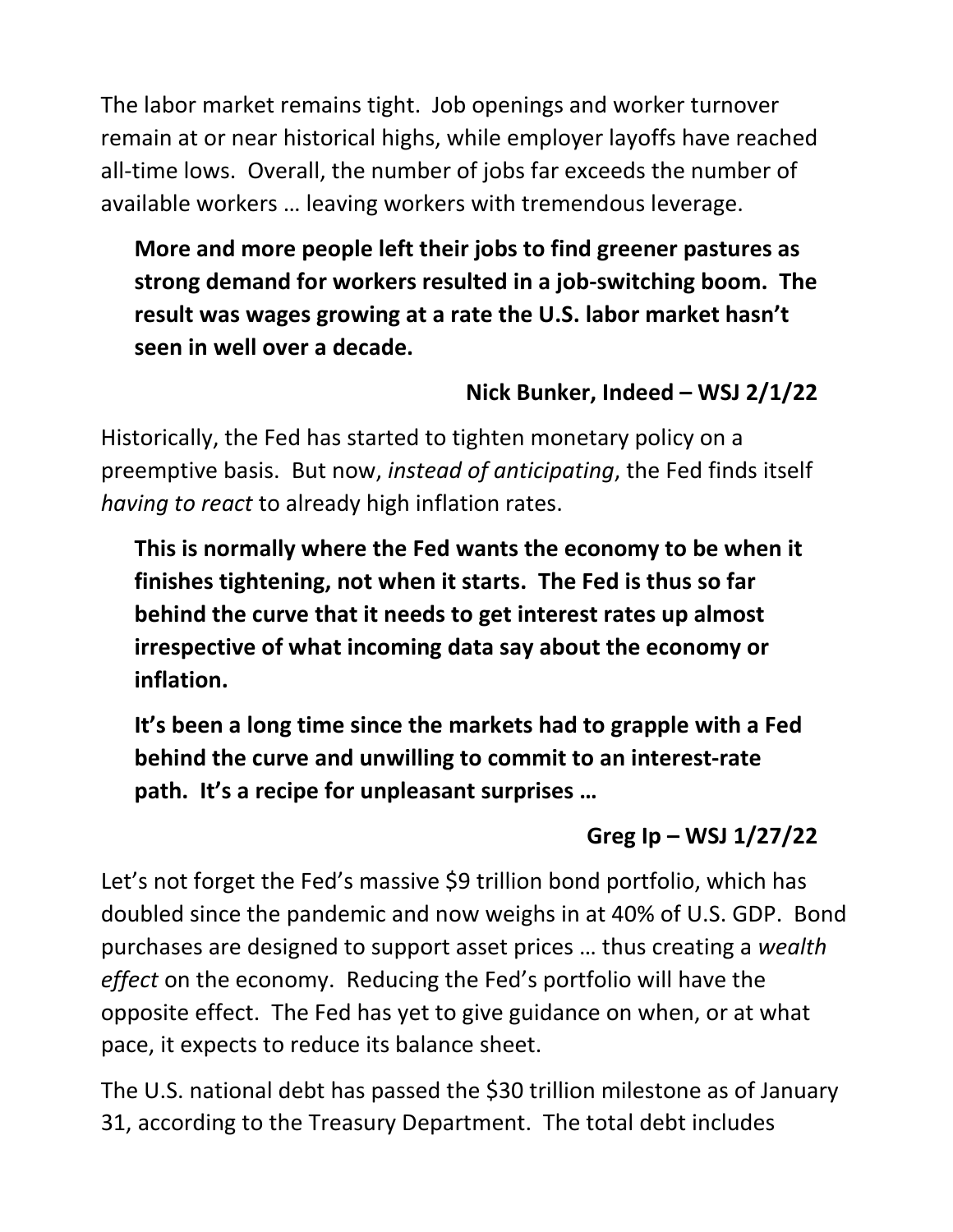amounts held by the public as well as intragovernmental balances. Since the start of the pandemic, the total debt balance has grown by approximately \$7 trillion.

# **The milestone of \$30 trillion in debt should be a giant red flag for all of us about America's future economic health, generational equity, and role in the world.**

# **Michael Peterson, Peterson Foundation – WSJ 2/1/22**

The fiscal year ended (September 2021) budget deficit of \$2.8 trillion equates to more than 12% of total U.S. GDP, according to the Congressional Budget Office. While many consider the debt burden to be manageable because of low interest rates, it could certainly constrain the government's ability to respond to future emergencies.

**By one measure, every percentage point increase in rates adds \$100 billion a year or more to debt costs. That must be financed either with more taxes or more debt. In Washington's fantasy world, spending is a free lunch. It isn't, as eventually Americans, if not politicians, will learn the hard way.**

# **The Editorial Board – WSJ 2/2/22**

China's economy continues to weaken, as manufacturing and services activity slows and home sales remain soft. Beijing's zero-Covid policies, along with policy measures to rein in *capitalist excesses*, are weighing heavily on economic growth. The International Monetary Fund (IMF) recently reduced its forecast for China's economic growth to 4.8% for all of 2022.

**China has come a long way in recent years, but in the process generated both enormous debt and massive inequality.**

**The economy must grow, but it must grow more equitably. President Xi Jinping, then, is caught between the competing**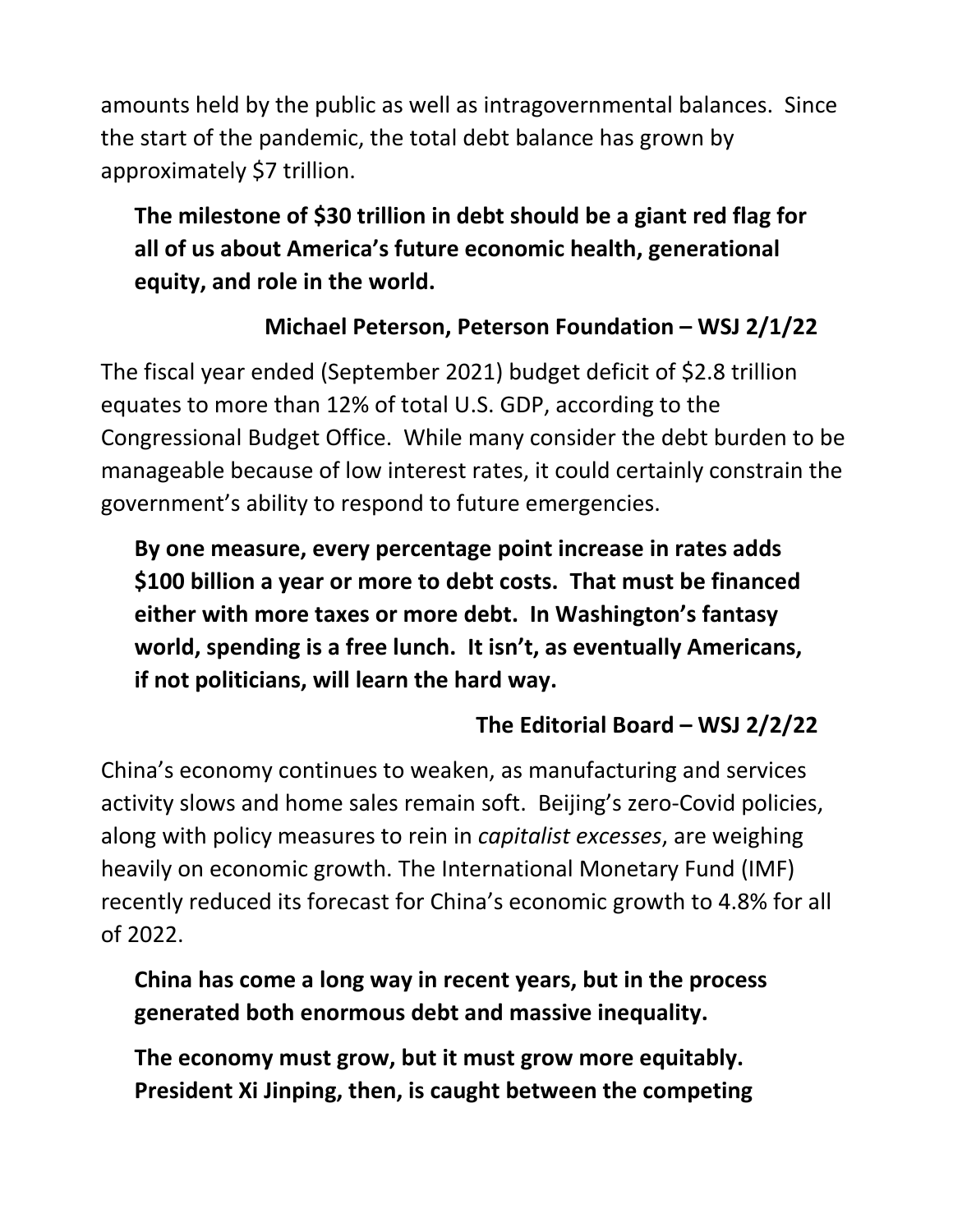**imperatives of growth and equality. It's the same tightrope Chinese leaders have walked for centuries.**

#### **George Friedman, Geopolitical Futures – Thoughts from the Frontline 1/22/22**

China is also witnessing a decline in productivity growth according to the IMF report. This negative trend is attributed to greater state intervention in China's economy. State-owned enterprises are generally considered to be only 80% as productive as private firms.

**This should be a banner week for Chinese President Xi Jinping. His country is celebrating the lunar new year, the most important holiday in the Chinese calendar, and the Beijing Winter Olympics open Friday. If Mr. Xi isn't enjoying the festivities, that may be due to fresh signs the economy is in trouble – which is largely his fault.**

**The Editorial Board – WSJ 2/1/22**

Treasury yields are back to prepandemic levels … but, somewhat surprisingly, so are stock valuations. Based on forward looking earnings, U.S. stocks are currently sporting valuations that are close to where they were in February 2020.

**To look at stock valuations, the pandemic might never have happened. As things stand, though, the bumpy start to 2022 looks more like stocks losing their pandemic premium than an omen of a potential bear market.**

#### **Jon Sindreu – WSJ 2/1/22**

Speaking of bumpy starts, consider these dramatic market moves: